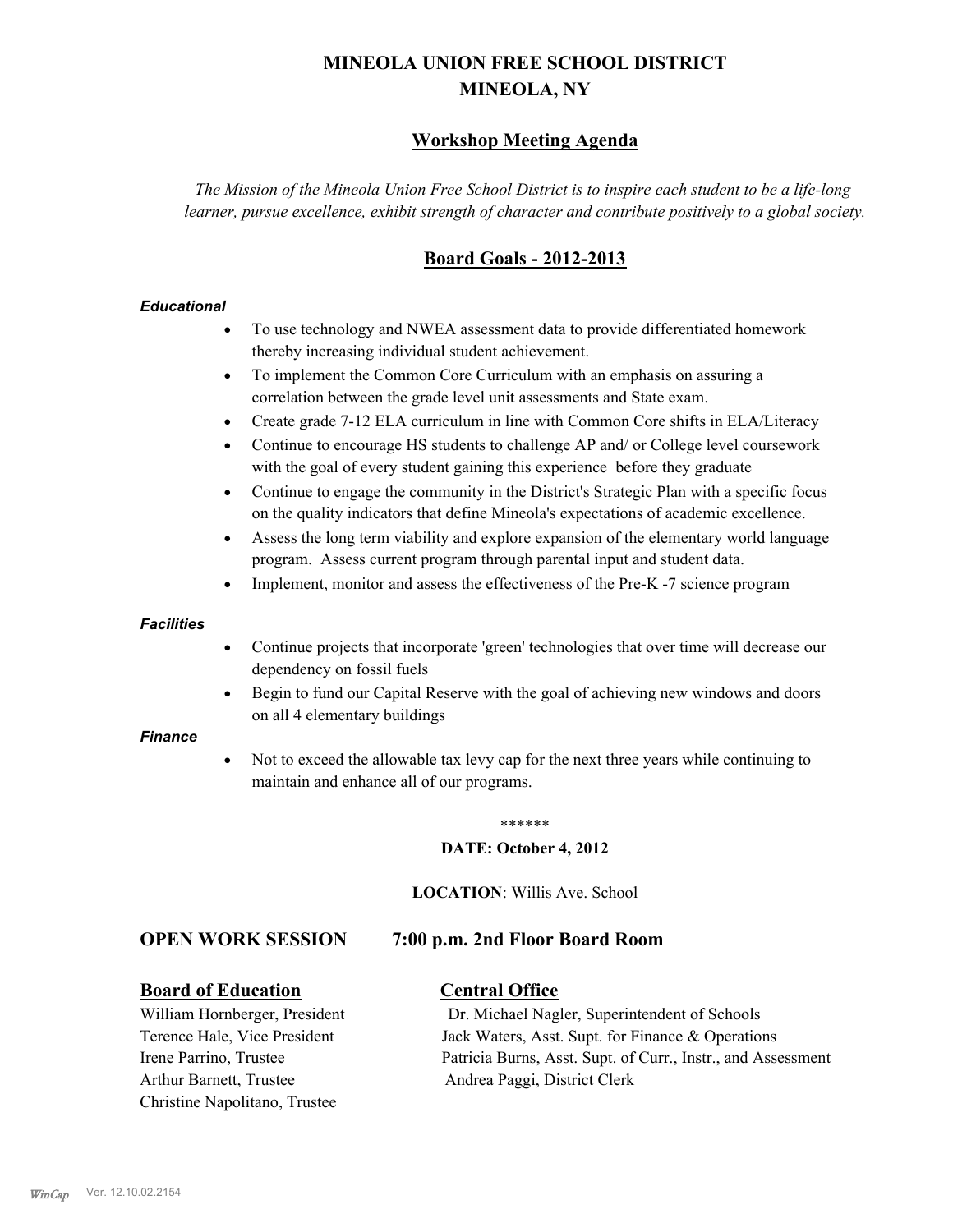- **A. Call to Order**
- **B. Pledge of Allegiance**
- **C. Reading of Mission**
- **D. Moment of Silent Meditation**
- **E. Dais & Visitor Introductions**
- **F. High School Student Organization Report**
- **G. Old Business**
- **H. New Business**

## **APPR Evaluator Training and Certification**

**RESOLUTION # 22 -** WHEREAS, §30-2.9 of the Rules of the Board of Regents requires certification of lead evaluators for the purposes of conducting evaluations of teachers and principals in accordance with the requirements under §3012-c of the Education Law, respecting Annual Professional Performance Reviews;

WHEREAS, the individuals named below have successfully completed a training course that meets the requirements prescribed in §30-2.9(b) of the Rules of the Board of Regents;

NOW, THEREFORE, BE IT RESOLVED, that the Mineola School District certifies the following individuals as lead evaluators.

| Patricia Burns        |  |                | SueCaryl Fleischmann | Catherine Maiman     |
|-----------------------|--|----------------|----------------------|----------------------|
| <b>Edward Escobar</b> |  | Deborah Shaw   |                      | Patricia Molloy      |
| Devra Small           |  | Lawrence Butti |                      | Garry Desire         |
| Nicole Moriarty       |  | Larry Puccio   |                      | John Gollisz         |
| Peter Freeman         |  | Whittney Smith |                      | Matthew Gaven        |
| AJ Hepworth           |  | Ralph Amitrano |                      | Michelle Hoch Hauser |
| <b>Motion:</b>        |  |                |                      |                      |
| Second:               |  |                |                      |                      |
| Yes:                  |  |                | No:                  |                      |
|                       |  |                |                      |                      |
|                       |  |                |                      |                      |
|                       |  |                |                      |                      |
|                       |  |                |                      |                      |
| <b>Passed:</b>        |  |                |                      |                      |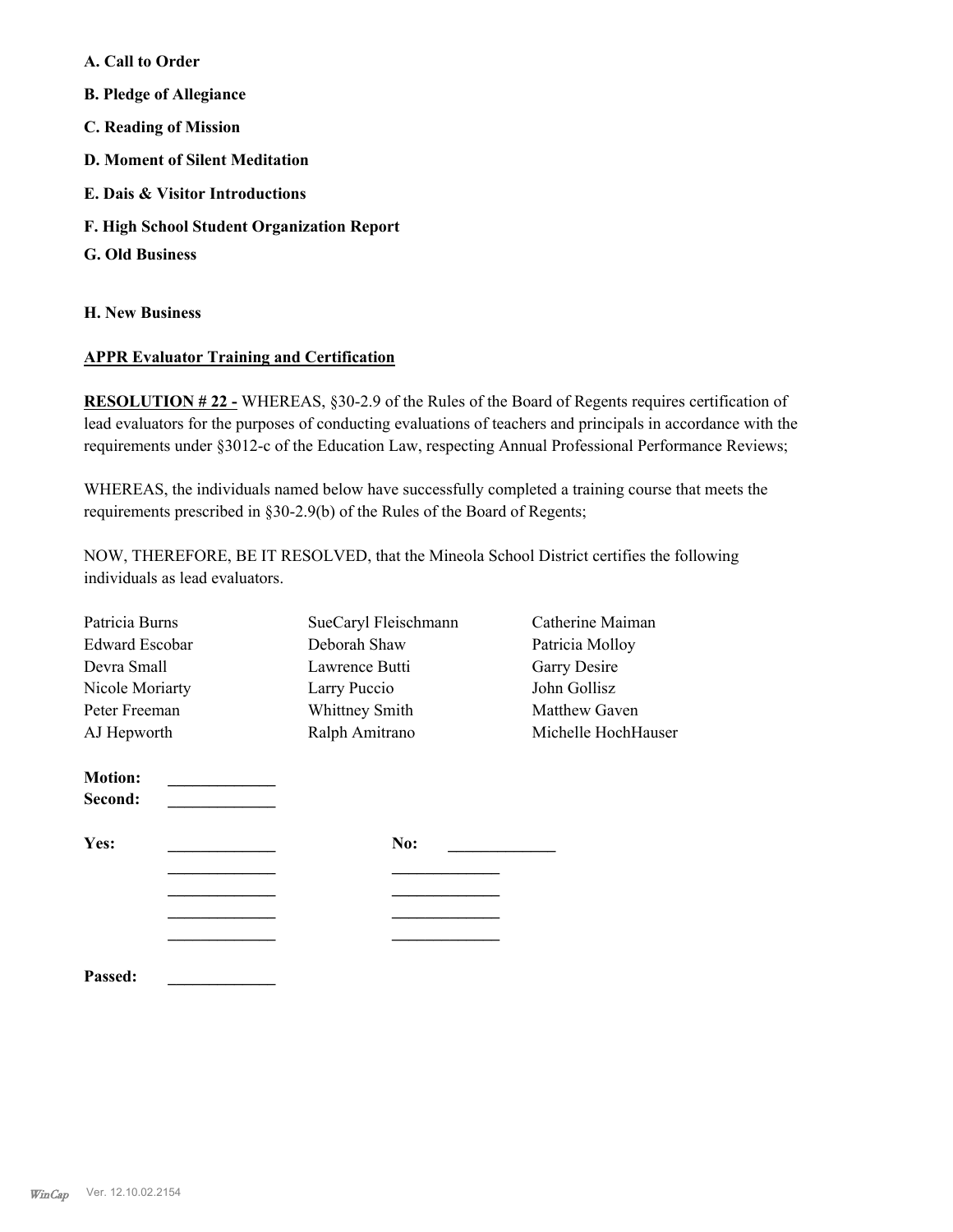## **I. Consensus Agenda**

| <b>RESOLUTION #23 -BE IT RESOLVED</b> that the Board of Education approves the consensus |
|------------------------------------------------------------------------------------------|
| agenda items I.1.a. through I.2.c.14, as presented.                                      |

|    |    | <b>Motion:</b><br>Second:   |                                                                                                                                                 |  |     |                                                                                                  |
|----|----|-----------------------------|-------------------------------------------------------------------------------------------------------------------------------------------------|--|-----|--------------------------------------------------------------------------------------------------|
|    |    | Yes:                        |                                                                                                                                                 |  | No: |                                                                                                  |
|    |    |                             |                                                                                                                                                 |  |     |                                                                                                  |
|    |    |                             |                                                                                                                                                 |  |     |                                                                                                  |
|    |    | Passed:                     |                                                                                                                                                 |  |     |                                                                                                  |
| 1. |    | <b>Accepting of Minutes</b> |                                                                                                                                                 |  |     |                                                                                                  |
|    | a. |                             |                                                                                                                                                 |  |     | That the Board of Education accepts the minutes of August 9, 2012 Business Meeting as presented. |
| 2. |    | <b>Instruction</b>          |                                                                                                                                                 |  |     |                                                                                                  |
|    | a. | Resignation(s)              |                                                                                                                                                 |  |     |                                                                                                  |
|    | 1. |                             | That the Board of Education accepts, with regret, the resignation of Mary Kenny, for the purposes<br>of retirement, effective January 25, 2013. |  |     |                                                                                                  |
|    | b. |                             | Appointment(S) Sub Teacher per diem                                                                                                             |  |     | The Board of Education accepts the following individual(s) as Per Diem Substitute Teacher(s) for |

# Ibstitute Teacher(s) for the current school year, at a daily rate of \$100.00 per day; and retirees at a daily rate of \$125.00 per day.:

|                | <b>EMPLOYEE NAME</b> | <b>EMPLOYEE CERTIFICATION</b>                              |
|----------------|----------------------|------------------------------------------------------------|
| $1_{\cdot}$    | Catherine A. Carr    | Students with Disabilities (Grades 1-6)                    |
| 2.             | Danielle N. Lavoie   | Childhood Education (Grades 1-6)                           |
| 3 <sub>1</sub> | Katelynn R. Schmidt  | Early Childhood Education (Birth - 2), Childhood Education |
|                |                      | $(1-6)$ , SWD $(Birth-2)$ , SWD $(1-6)$                    |
| $4_{\cdot}$    | Lisa-Marie Gaito     | Early Childhood Ed(Birth - 2), Childhood Ed(1-6), SWD      |
|                |                      | $(Birth-2)$ , SWD $(1-6)$                                  |

## c. Appointment(S) Perm Sub

- The Board of Education approves the appointment of Katelynn R. Schmidt, to the position of Permanent Substitute Teacher, at Jackson Avenue School, effective October 1, 2012 to May 31, 2013. Salary: \$100 per day. 1.
- The Board of Education approves the appointment of Danielle Lavoie, to the position of Permanent Substitute Teacher, at Meadow Drive School, effective October 1, 2012 to May 31, 2013. Salary: \$100 per day. 2.
- The Board of Education approves the appointment of Jennifer L. Brown, to the position of Permanent Substitute Teacher, at Hampton Street, effective October 1, 2012 to May 31, 2013. Salary: \$100 per day. 3.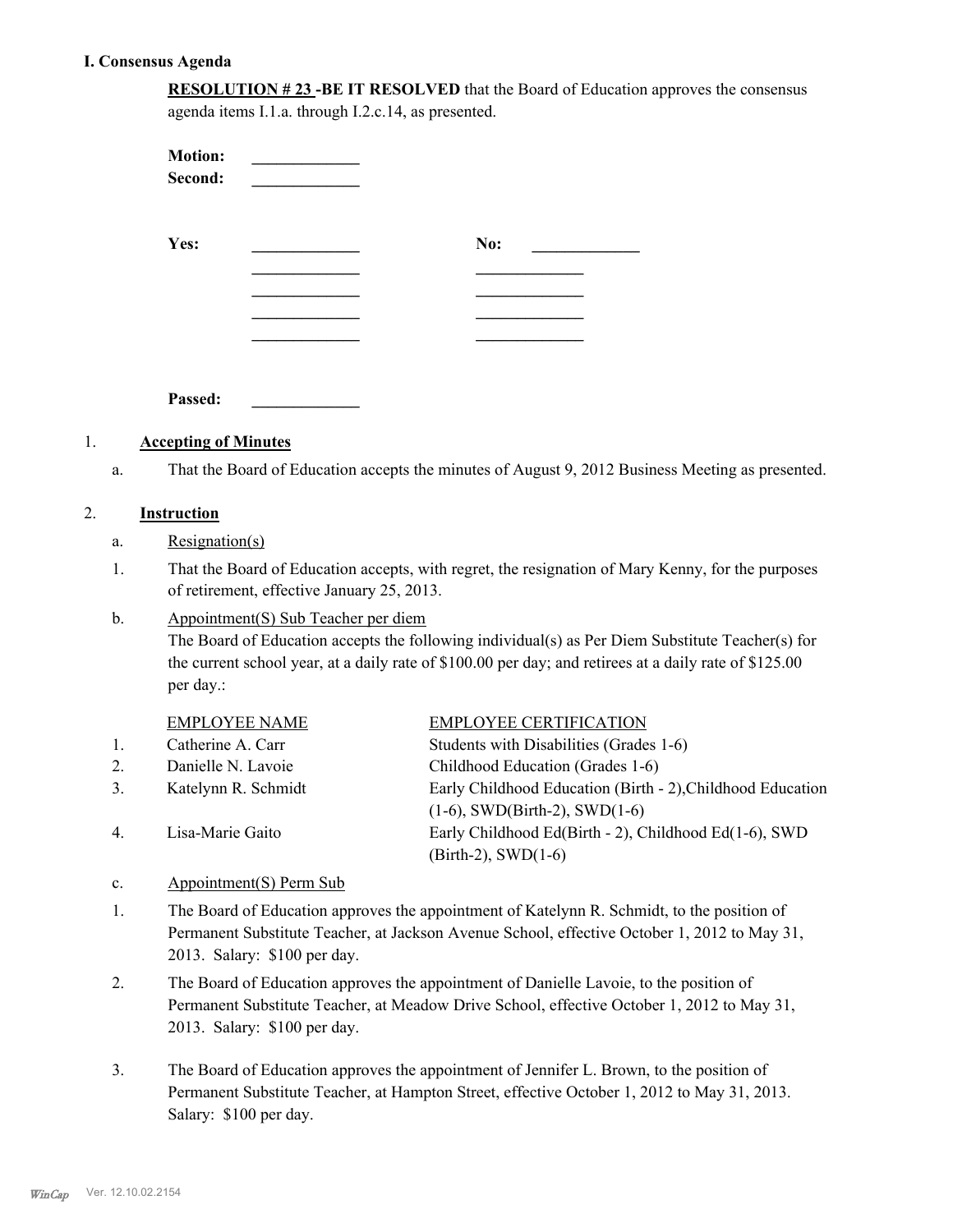- The Board of Education approves the appointment of Michelle L. Topel, to the position of Permanent Substitute Teacher at Hampton Street, effective October 1, 2012 to May 31, 2013. Salary: \$100 per day. 4.
- The Board of Education approves the appointment of Ashley Barros, to the position of Permanent Substitute Teacher, at Hampton Street, effective October 1, 2012 to May 31, 2013. Salary: \$100 per day 5.
- The Board of Education approves the appointment of Raquel Piccirillo, to the position of Permanent Substitute Teacher, at Hampton Street, effective October 1, 2012 to May 31, 2013. Salary: \$100 per day 6.
- The Board of Education approves the appointment of Casey K. Tierney, to the position of Permanent Substitute Teacher, at Hampton Street, effective October 1, 2012 to May 31, 2013. Salary: \$100 per day 7.
- The Board of Education approves the appointment of Jamie L. Maiden, to the position of Permanent Substitute Teacher, at Jackson Avenue, effective October 1, 2012 to May 31, 2013. Salary: \$100 per day 8.
- The Board of Education approves the appointment of Lauren M. Goodman, to the position of Permanent Substitute Teacher, at Jackson Avenue, effective October 1, 2012 to May 31, 2013. Salary: \$100 per day 9.
- The Board of Education approves the appointment of Kristen L. Ronan, to the position of Permanent Substitute Teacher, at Jackson Avenue, effective October 1, 2012 to May 31, 2013. Salary: \$100 per day 10.
- The Board of Education approves the appointment of Melissa Dadich, to the position of Permanent Substitute Teacher, at Jackson Avenue, effective October 1, 2012 to May 31, 2013. Salary: \$100 per day 11.
- The Board of Education approves the appointment of Arielle Sandler, to the position of Permanent Substitute Teacher, at Meadow Drive, effective October 1, 2012 to May 31, 2013. Salary: \$100 per day 12.
- The Board of Education approves the appointment of Lisa-Marie Gaito, to the position of Permanent Substitute Teacher, at Meadow Drive, effective October 1, 2012 to May 31, 2013. Salary: \$100 per day 13.
- The Board of Education approves the appointment of Carly Loewenthal, to the position of Permanent Substitute Teacher, at Meadow Drive, effective October 1, 2012 to May 31, 2013. Salary: \$100 per day 14.

## **J. Superintendent's Report**